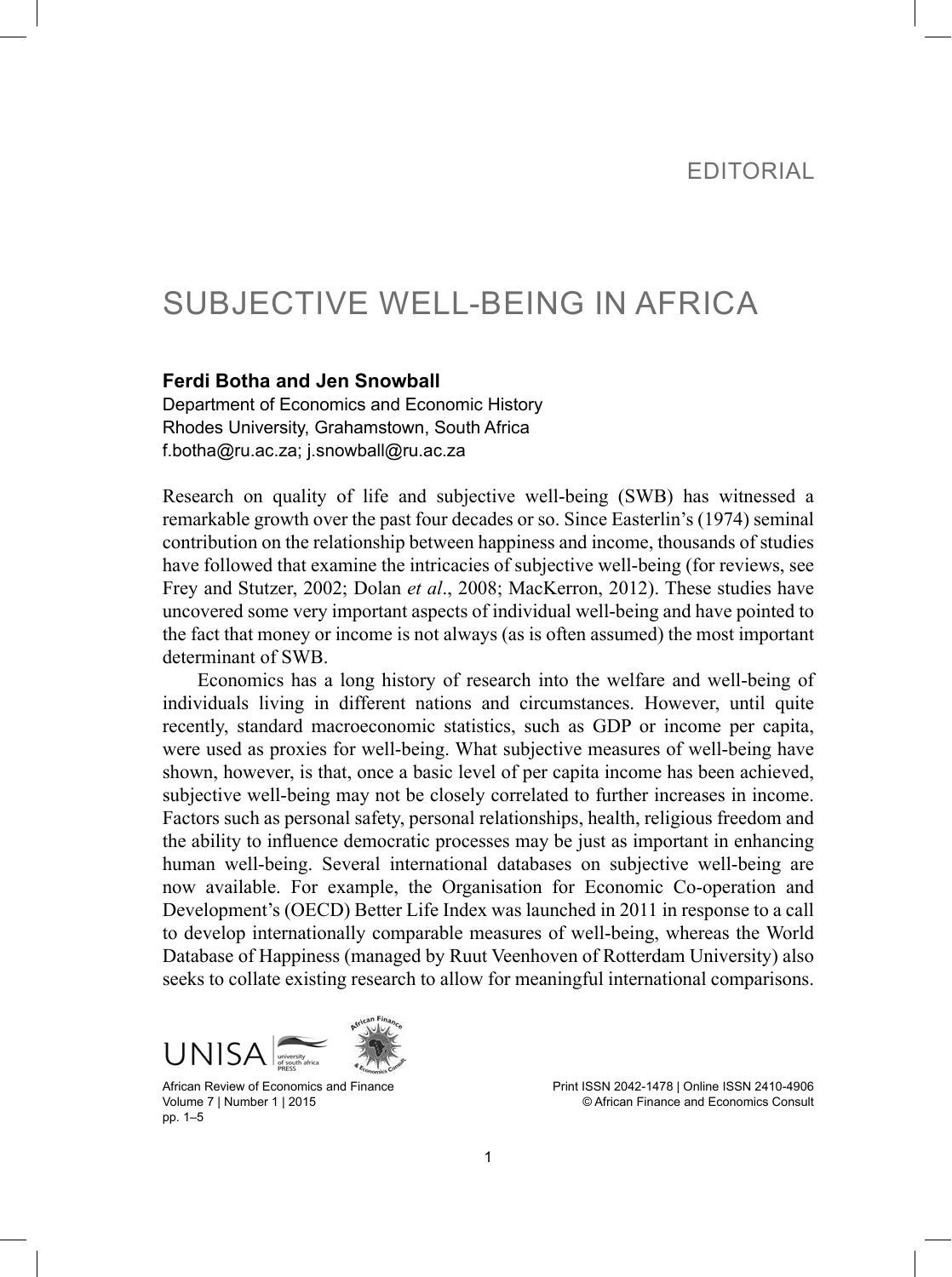A number of journals are also committed to publishing work within the area of subjective well-being, particularly journals such as *Social Indicators Research*, *Journal of Happiness Studies*, *Applied Research in Quality of Life* and *International Journal of Well-Being*.

The increase in academic journal publications has been met by a rising number of books on the subject of subjective well-being, including country case studies, theoretical monographs and edited volumes. *The science of subjective well-being* (2008), edited by Eid and Larson, is one such example and has been reviewed by Adu-Gyamfi for this special edition of *African Review of Economics and Finance*. The book focuses on the contributions of Ed Diener and addressed such topics as the measurement and determinants of well-being, including comparisons between different cultures and between developed and developing nations.

Nevertheless, the majority of subjective well-being research has to date been conducted in the developed world, and, although steadily increasing, research using data from developing countries is relatively scarce. Africa, in particular, has received very little attention in the study of subjective well-being. Such a lack of research could be attributed partly to the absence of relevant and reliable data for many African countries. However, subjective well-being measures have been used in Africa since the 1980s, mainly by Valerie Møller in the South African Quality of Life Trends Project (Møller, 2013), and more recent South African survey data to study how life satisfaction relates to issues such as racial group (Ebrahim *et al*., 2013), family functioning (Botha and Booysen, 2014), and relative standing (Posel and Casale, 2011). Some work has also been conducted using Ghanaian data (Pokimica *et al*., 2012; Addai *et al*., 2014). Compared to international research, however, Africa still lags far behind in terms of our understanding of subjective well-being, especially in nations other than South Africa. Given the need for additional research into issues of subjective well-being within an African context, this special edition of the *African Review of Economics and Finance* brings together examples of subjective well-being research from Africa to showcase a number of recent advances, point out gaps in the literature, and suggest directions for future research.

Using data from the National Income Dynamics Study (NIDS) conducted in 2008, Von Fintel investigates whether race-related reference groups that existed prior to 1994 are still prevalent in post-apartheid South Africa. Von Fintel found that subjective well-being is no longer dependent on race-specific relative income, although perceived relative income is important for subjective well-being overall. However, a race-specific reference group still remains significant for individuals below the poverty line, most of whom are black. These findings are explained partly by the racial integration that occurred post-1994: such integration has been most prevalent among higher-income black individuals who now live in more diverse communities and neighbourhoods, and subsequently compare themselves to persons from different race groups. Poor, black South Africans, on the other hand, still live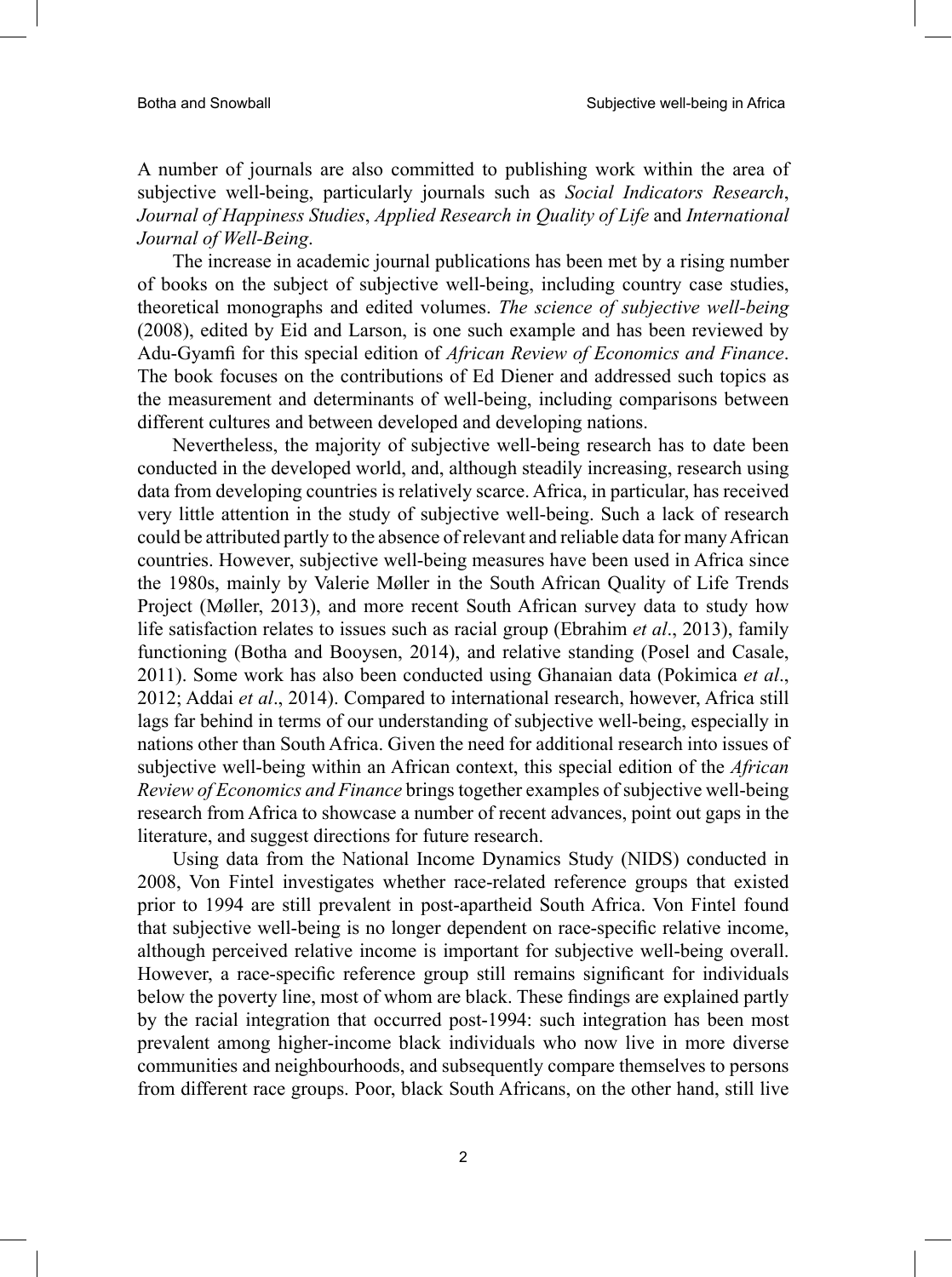mainly in racially homogenous areas and therefore continue to view their neighbours as their reference group.

Also using 2008 NIDS data, Posel and Casale examine potential discrepancies in life satisfaction between married and cohabiting South Africans. Although previous South African research has examined subjective well-being differences between those in marriage and in cohabitation, what makes this study particularly unique is that the focus is on matched couples. This allows for the examination of life satisfaction differences within households, between partners. Posel and Casale note, for example, that most couples do not report the same levels of life satisfaction. These differences are explained to a large extent by traditional gender roles and responsibilities within the household. Moreover, there is evidence of a positive spousal correlation in life satisfaction that can be attributed partly to assortative matching on life satisfaction.

As the article on marriage and subjective well-being by Addai *et al.* demonstrates, context matters. Quality of life studies from developed countries have tended to find that subjective well-being is positively associated with being married. However, this article reports interesting differences in this relationship within the more traditional Ghanaian society, where marriages are still largely arranged by families on behalf of their children. Women, in particular, tend to marry young: the 2008 *Ghana Demographic and Health Survey* found that, despite social transformation seeking to improve the rights of women, 25 per cent of girls were married, or in some form of spousal union, before they turned 18. Using data from the Ghanaian portion of the 2005–2008 *World Values Survey*, Addai *et al.* use bivariate analysis to show that marriage is negatively associated with both happiness and life satisfaction for men and women in this context. An econometric analysis shows that the odds of being happy are 30 per cent lower for married people compared to their unmarried counterparts. The relationship between marital status and life satisfaction or happiness also does not differ significantly by gender.

Subjective well-being studies can also be used to explain and predict such social phenomena as the cyclical fluctuations in xenophobia that have been a negative feature of post-apartheid life in South Africa. Using the National Well-being Index (NWI), Gordan explores the relationship between negative perceptions of foreigners and satisfaction with national quality of life (including such indicators as the economic situation, the state of the natural environment, and national security) and personal quality of life (related to health, achievements, personal relationships, and feelings of safety). Gordan finds that, the lower the score on the NWI, the more likely a person is to have negative perceptions of foreigners, including beliefs that foreigners cause increases in crime, unemployment and disease, and impose a burden on the state. In addition to this expected result, the research showed that, contrary to expectations, those with higher levels of education are more likely to blame immigrants for crime than those with lower educational attainment are.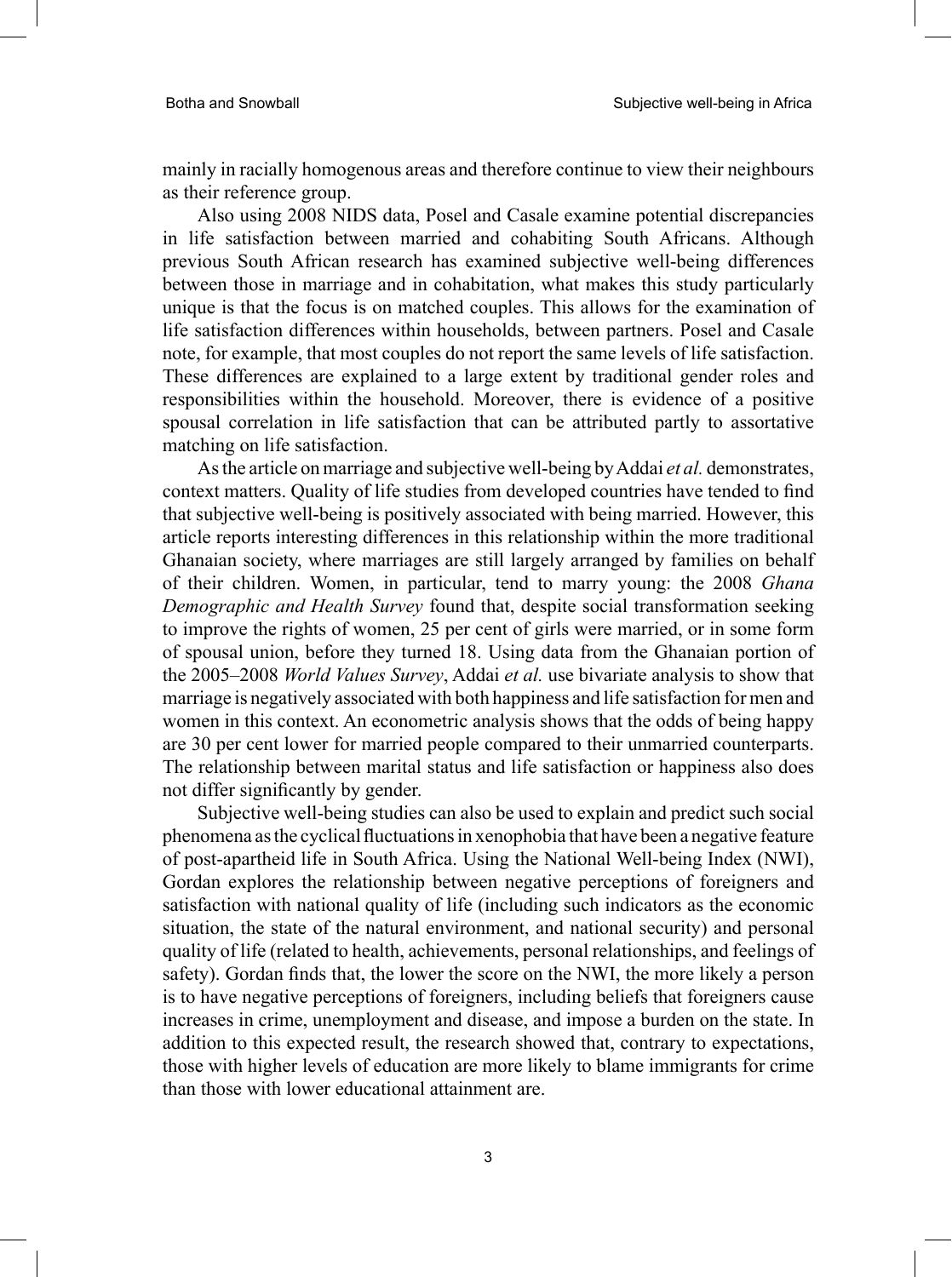Using a qualitative research method based on Amartya Sen's capability approach, Schenck and Blaauw examine the perceptions of poverty and subjective well-being of those Namibians classified as 'poor'. Employing data from the Participatory Poverty Assessments reports conducted by the Namibian National Planning Commission, the authors found that individuals view poverty as a multidimensional phenomenon. Although money is deemed important for improved individual well-being, the enhancement of capabilities, opportunities, and choices are described as forming a more central part in improving subjective well-being.

A common feature of all the articles in this volume is the call for increased data collection, informed by international best practice, in order to enable international cross-sectional comparisons, and to examine changing subjective well-being and its determinants over time. Furthermore, while the original intention of this special issue was to solicit manuscripts dealing with a broad range of African nations, the articles submitted for consideration all focused on a narrow group of countries: in this final volume, three studies use South African data, one focuses on Namibia and the other on Ghana. Clearly, there is an imperative for subjective well-being research to be conducted using data from other African nations as well, notwithstanding the potential data limitations often encountered when studying African issues.

### biographical notes

**Ferdi Botha** is Senior Lecturer in Economics at Rhodes University, South Africa. He holds a Master's degree in Applied Econometrics from the University of the Free State, and is currently enrolled for a PhD in Socio-Economic Sciences at the University of Antwerp, Belgium. His research interests are focused on quality of life studies, applied microeconometrics, and the economics of the family.

**Jen Snowball** is a Professor of Economics at Rhodes University, with a PhD in Economics from the same university. She is a Senior Researcher at the South African Cultural Observatory, which measures and monitors the impact of the cultural industries. Her research interests are focused mainly in the field of cultural economics (or the economics of arts and culture). She has also worked in quality of life studies, environmental and natural resource economics, and local economic development.

## ACKNOWLEDGEMENTS

We are indebted to the anonymous referees who provided excellent comments and suggestions on previous drafts of the selected articles. We are also grateful to Prof. Paul Alagidede, the Editor-in-Chief of this journal, for sharing our enthusiasm for the publication of this special issue and for making it possible for us to pursue this